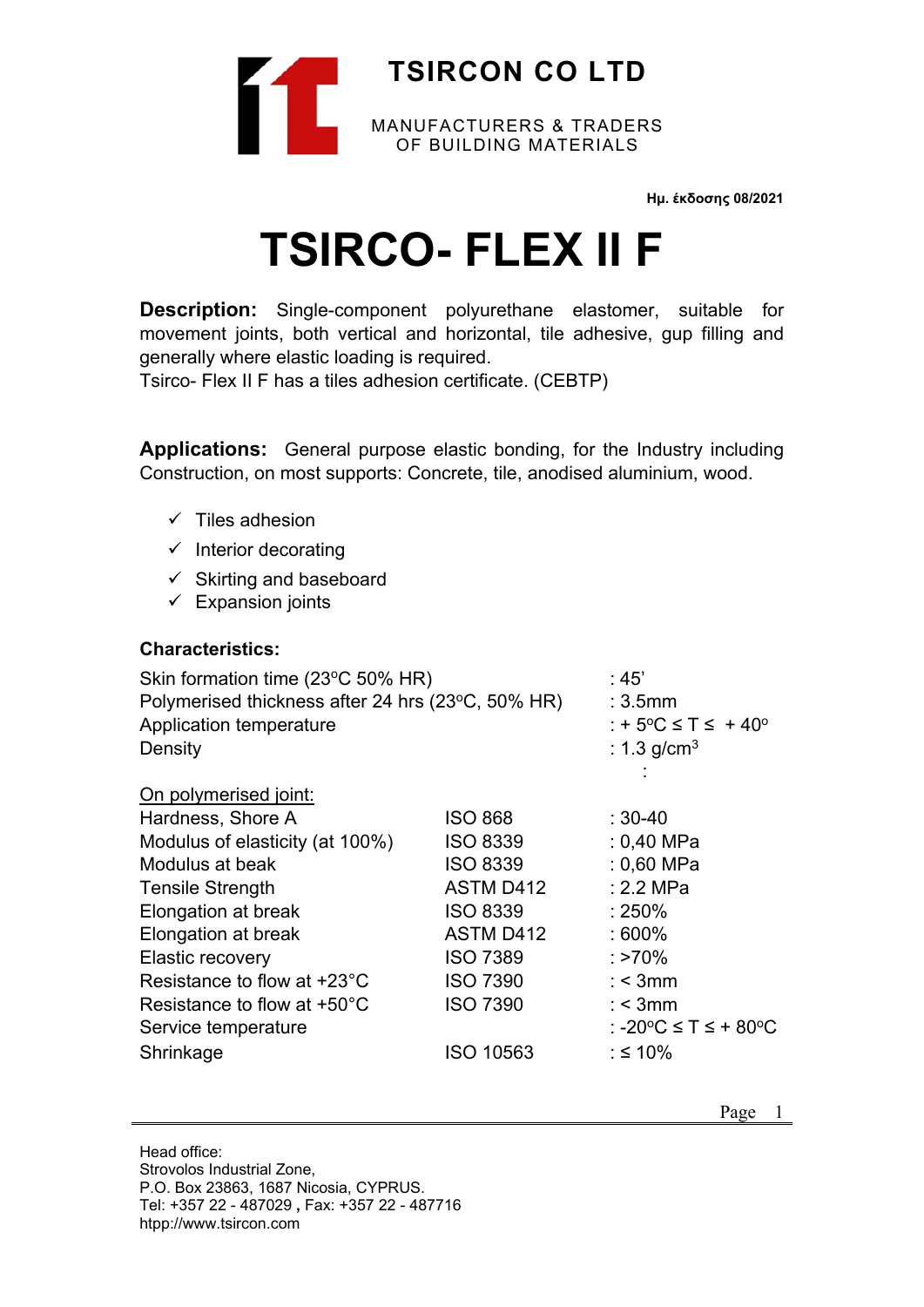

**Chemical Resistance (for guidance):** Water, cleaning agents, accidental spray with oils, hydrocarbons, and diluted acids and bases. Due to the sensitivity of polyurethane to UV rays, light shades change colour. This change in appearance does not modify their mechanical properties or leaktightness.

# **Classification and Guarantee:**

Test report CEBTP no 2352-6-091-3: Tiles adhesion certificate. Complies to EN 15651-1:2012, Type F EXT-INT CC; EN 15651-3 Type S; EN 15651-4 Type FW EXT-INT CC On-site manufacturing certified by ISO 9001.

#### **Use:**

#### **1. Preparation of surfaces**

Surfaces must be clean, dry and free from dust, grease or parting compound. Concrete surfaces must be dry and stable (at least 4 weeks). Users must check that the mastic is compatible with the surface in terms of adhesiveness, staining and chemical compatibility (test a section first).

## **2. Making the joint**

**Examples of joint configuration, consumption of material and back-up diameter** 



| Width            | Depth            | Consumption       | Back-up diam. |
|------------------|------------------|-------------------|---------------|
| 10 <sub>mm</sub> | 10mm             | 100cc / m         | 15mm          |
| 15mm             | 10 <sub>mm</sub> | 150cc / m         | 20mm          |
| 20mm             | 10 <sub>mm</sub> | 200cc / m         | 25mm          |
| 30mm             | 15 <sub>mm</sub> | 450cc / m         | 40mm          |
| 40mm             | 20 <sub>mm</sub> | 800cc / m         | 50mm          |
| 50mm             | 25mm             | 1250cc / m   75mm |               |

 $-$  Protect the sides of the joint with protection strips.

Head office: Strovolos Industrial Zone, P.O. Box 23863, 1687 Nicosia, CYPRUS. Tel: +357 22 - 487029 **,** Fax: +357 22 - 487716 htpp://www.tsircon.com

Page 2